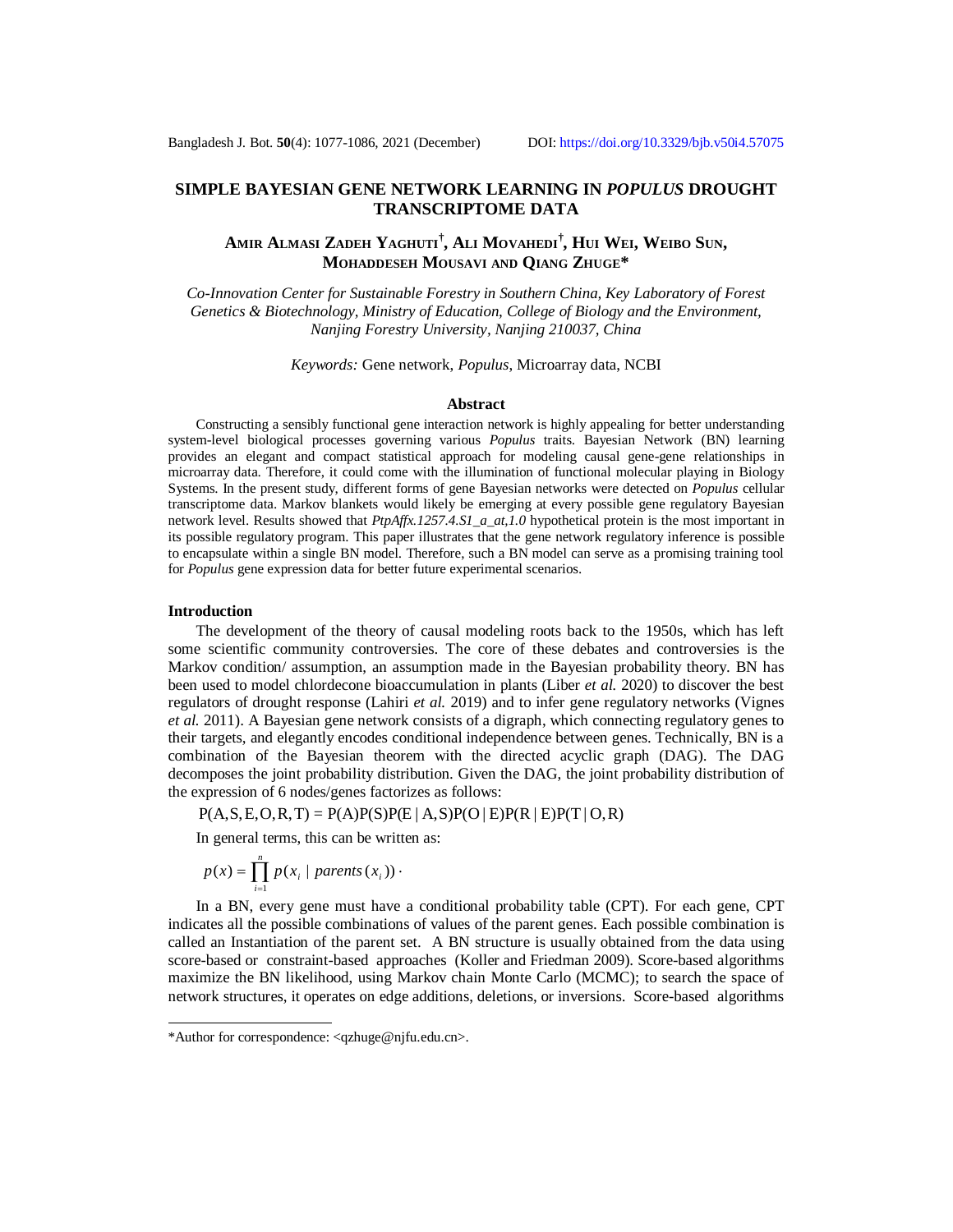have been reported to fit well on simulated genetics and genomics data (Tasaki *et al.* 2015). However, the present researchers initially learned the network's undirected skeleton using repeated conditional independence tests in constraint-based approaches. Then by resolving directional constraints, each edge direction was assigned (v-structures and acyclicity) to the skeleton. Genetic mapping of multiple complex traits has been done (Scutari *et al.* 2014). Due to its complexity, Bayesian gene network inference is feasible for systems of at most a few hundred genes or variables through conventional algorithms (Beckmann *et al.* 2018, Wang *et al.* 2019). The topology of the network of BN encodes conditional independence assertions. Therefore, it was possible logically find a set of possible gene regulators out of entire gene expression data. In the present study, it was tried to find those genes in the *Populus* genome.

Drought is pivotal abiotic stress that affects plant development and poplar productivity (Hamanishi *et al.* 2015). Therefore, poplar breeding requires an understanding of the underpinning molecular regulatory machines controlling poplar resistance to drought stress. Molecular studies have revealed that drought stress might take place in different plant tissues. For instance, many plant transcriptomic studies have addressed transcriptional changes in roots (Cohen *et al.* 2010, Lorenz *et al.* 2011, Stolf-Moreira *et al.* 2011, Dash *et al.* 2018) due to drought stress over different genotypes (Cohen *et al.* 2010, Stolf-Moreira *et al.* 2011, Cao *et al.* 2014, Hamanishi *et al.* 2015, Jia *et al.* 2016). Moreover, gene network analysis on poplar root transcriptome revealed a hierarchical-like gene network structure in which the highest hierarchical level 2,934 genes, affected by nine super hubs (super genes) (Hamanishi *et al.* 2015) following different levels of drought stress (Cohen *et al.* 2010, Stolf-Moreira *et al.* 2011).

Here, microarray-based transcriptomic Bayesian gene network analysis of drought-resistant in black poplar genotypes measured in well-watered, moderate drought, severe drought, and postdrought re-watering conditions has been reported. Understanding the characteristics of poplar gene regulation of drought resistance, including various molecular interaction processes, elaborate functional knowledge of genes underlying this stress-induced phenomenon would be conducted.

### **Materials and Methods**

Using the GEOquery package (Davis and Meltzer 2007), information directly from the GEO database with accession number GSE76322 was downloaded in this research. Initially, data dimensions were  $61413\times18$ . To run the Bayesian regulatory network, the probes with the highest variances were selected. Finally, the data dimension was reduced to  $2210 \times 18$  (Table 1). The bnlearn package was used to infer the regulatory Bayesian network on the data. To determine the best network structure, the hill-climbing algorithm was used. The result of bnlearn was considered as a regulatory Bayesian network. The number of nodes, edges, Markov blanket (MB) size, neighborhood size, and the learned network's branching factor were calculated in this study. It has been assumed that with the broader MB size, the giant module network could be detected. In addition, with the bnlearn package help, the adjacency matrix with Cytoscape-based aMatReader software was imported to Cytoscape. Using the Network Analyzer plugin, a comprehensive set of topological parameters such as number of nodes, edges, network diameter, radius and clustering coefficient, neighborhood connection, shortest path length, number of familiar neighbors, the degree distribution, the centripetal proximity parameter, etc. were calculated for the present network.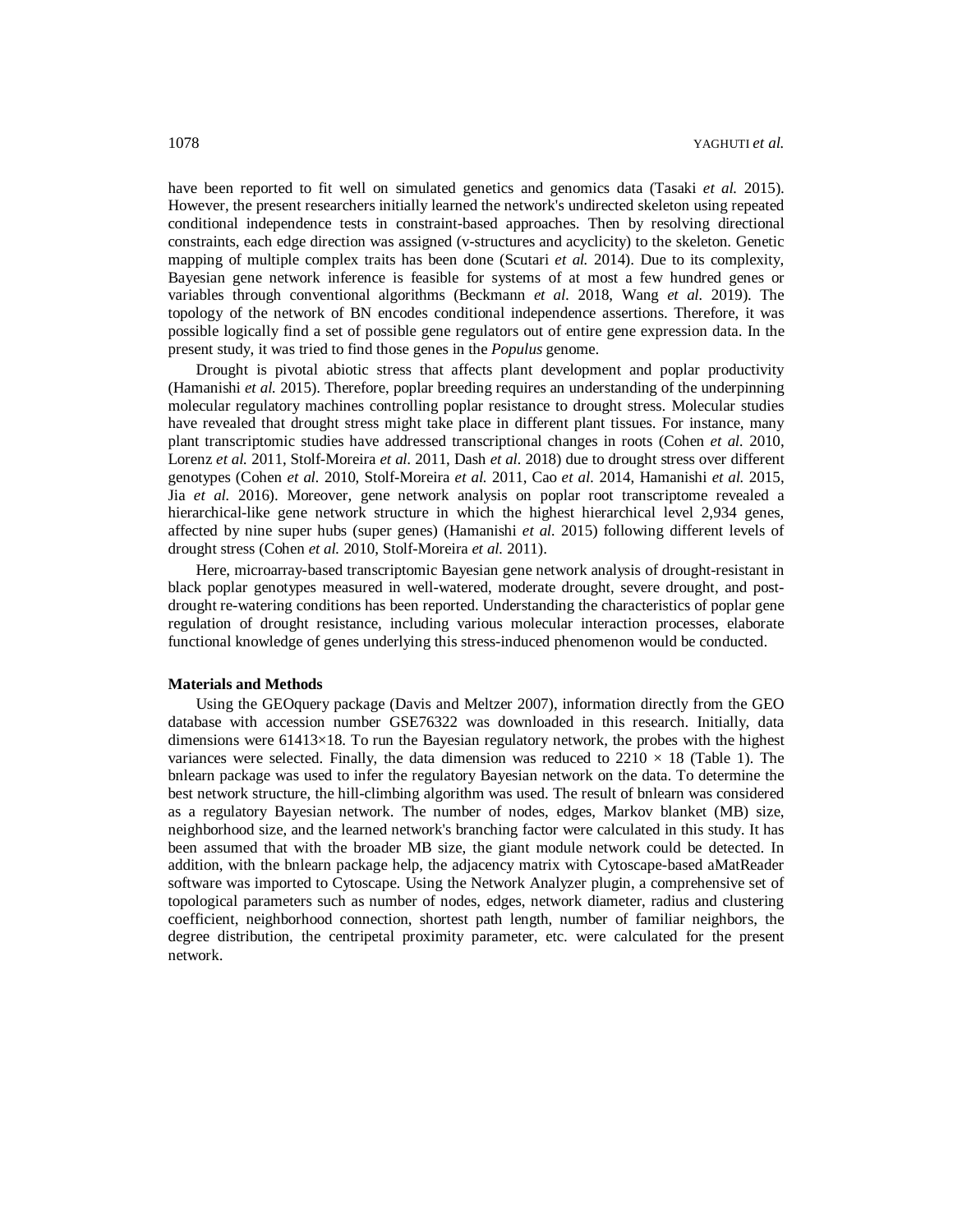| Parameters               | values   |
|--------------------------|----------|
| No. of nodes             | 2210     |
| No. of arcs (Edges)      | 1000     |
| Undirected edges         | 0        |
| Directed arcs            | 1000     |
| МB                       | 0.92     |
| <b>NS</b>                | 0.90     |
| ВF                       | 0.45     |
| Penalization coefficient | 1.445186 |
| No. of tests             | 4647736  |

**Table 1. Estimation of structural Bayesian network parameters with Hill Climbing algorithm.**

MB: Markov Blanket, NS: Neighborhood Size, BF: Branching Factor, HC: Hill Climbing.

#### **Results and Discussion**

In general, for high-dimensional genetics and genomics data, BN learning is challenging since the number of expected networks scales up exponentially with the number of genes. The computational cost of conventional BN inference could be a prohibitive burden (Wang *et al.* 2019). Table 1 represents the general parameters of the observed probe-based Bayesian regulatory network. The number of probes (nodes), as can be seen in Table 1, is 2210, which is higher than the number of directed edges (1000) that is logical in this context. This would indicate that some orphan probes in the network or some nodes are associated averagely high with other nodes. One of the main parameters of detected BN is the MB (0.45). It can be declared that MB essentially and explicitly is a minimum set of genes that would block all back-door paths that could be discovered from learned BN. The MB of a gene includes its parents, children, and co-parents. Parents in the MB separate the impact of specific disturbance on the outcome from the rest of the gene network. Therefore, this concept can be used to select a smaller set of relevant genes in highdimensional problems. The MB is proven to be highly effective for feature reduction in highdimensional problems, sometimes reducing the number of variables a thousandfold without any loss of accuracy (Aliferis *et al.* 2003, Fu and Desmarais 2010, Shen *et al.* 2008, Tan and Liu 2013). It has been shown that the MB establishment is also instrumental in creating gene module networks. In other words, one could say that number of MBs and their sizes in BN may reflect the sense of modularity in the network. Parents of genes in the BN are the connections that would reflect causalities in the gene network. By identifying the MBs in different sizes over all genes in the gene network, one can quickly draw different gene sizes that cohesively function together, e.g., module network.

Figure 1 illustrates seven genes in a postulated gene regulatory BN. These seven genes constitute a structure which is called MB. The U1, Um genes are parents of the  $X$  gene, and Y1 and Yn genes are Childs of the X gene in which the other two parents, e.g., Z1j and Znj genes, share paternity with the X gene. This structure demonstrates some cohesive acting of genes, which will be called them up as gene modules. Finding these structures in BN would be biologically appealing. In the present study, it was turned out that many MB are cohesively overlapped. Therefore, a general picture of gene modules was not seen. It is expected that some grape-like structures, i.e., gene modules due to MB; such structures were not visually turned up on the learned BN. The main finding of this study, e.g., *PtpAffx.1257.4.S1\_a\_at,1.0,* hardly bordered as a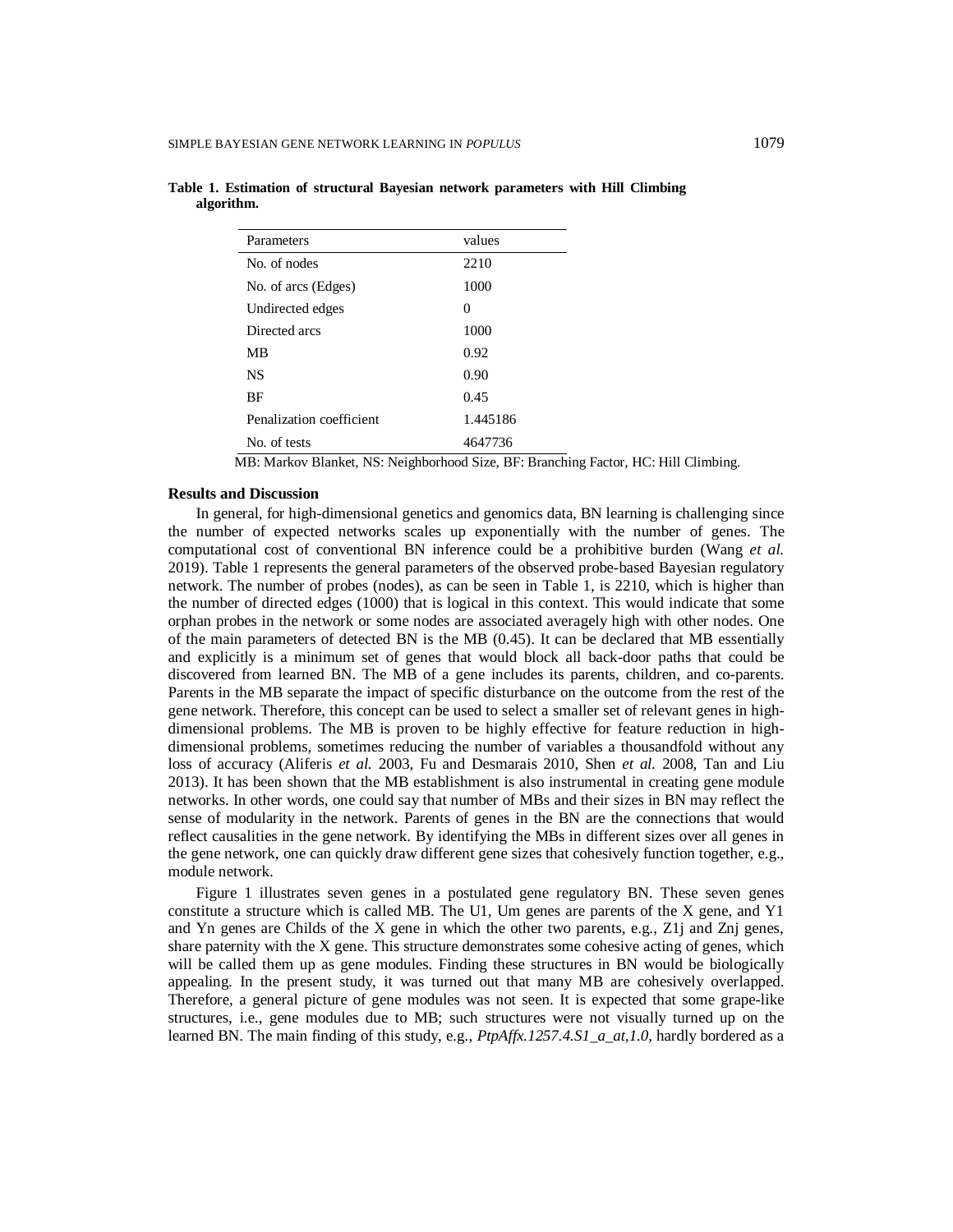specific set of probes as gene module. In other words, this probe (and its belonging gene) might be involved in many other MB as well. This may indicate the level of complication of doughtiness on the poplar genome. In other words, drought stress has caused many different biological pathways actions. In every gene regulatory BN network, the total connectivity for each gene/probe could be found, and this measure in BN can be split up into out-degree and in-degree. Fig. 2, Supplementary Tables 1 and 2 address some topological aspects of learned BN. Putting this in a biological context, it could be seen that nodulizing BN has been hardly achieved. One reason could be the fact that drought stress affected many different functional parts of the poplar genome.



Fig. 1. MB of a given postulated gene BN showing MB of a node/probe/gene and the set containing the node/gene's parents, children, and co-parents.

However, the distribution of gene out-degree has been much higher than gene in-degree. This is biologically supported as out-degree probes/genes could be considered as a regulator, which patently indicates that a small number of genes had many out-degrees. Some of these high-outdegree genes are shown in Supplementary Table 2. The results of this table can be used for further analysis, for example, utilizing suitable gene set enrichment analysis. A general feature of many gene networks is their nature of scale-free topologies addressing a gene degree distribution that can be shown with a function of power-law, e.g.,  $P(k) = Ck^{-\alpha}$ , in which  $P(k)$  is the randomly selected gene having degree k (or k connections),  $\alpha$  is the power-law exponent, and the constant C is a Riemann's zeta function, e.g.,  $\sum_{n=1}^{\infty} \frac{1}{n}$  $\sum_{n=1}^{\infty} \frac{1}{n^s}$  (s = complex variable and n = integer) normalizing the power law probability distribution, e.g.,  $\sum_{k=1}^{\infty} P(k) = 1$ . In scale-free gene network topologies, most genes generally have relatively few interactions reflected as a lower degree. In contrast, a small number of genes, so-called 'hubs' genes, have a higher degree. This may prohibit seeing clean-up gene module in studies similar to the pr4esent study.

To predict gene function in poplar gene expression data using DNA microarray datasets, private or publicly available databases are needed. The present method allows users to extract genes involved in biological processes, which could be valuable for understanding similar tree species mechanisms (Ogata *et al.* 2009). The mode of genes in terms of being regulator or regulated is not reflected in this type of database and could make the practical biological application of such databases restrictive. The public domain data have been used in the present study and checked up on a new hypothesis in the *Populus* genome. This data are used to create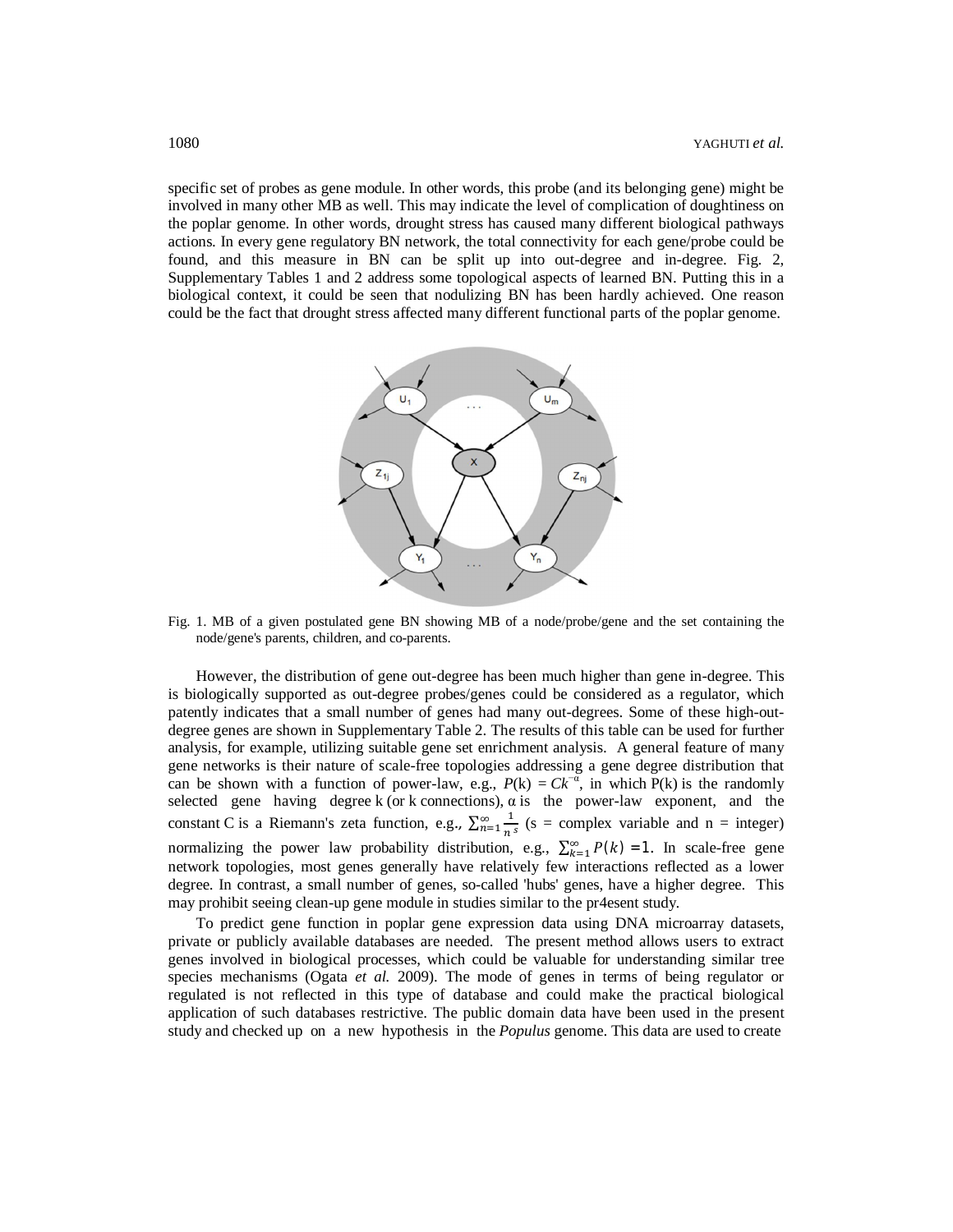| Clustering coefficient          | 0.000    |
|---------------------------------|----------|
| Number of nodes                 | 2211     |
| Connected components            | 1        |
| Network diameter                | 1        |
| Network radius                  |          |
| Shortest paths                  | 2210(0%) |
| Characteristics path length     |          |
| The average number of neighbors | 1.999    |
| Network density                 | 0.0      |
| Isolated nodes                  | 426      |
| number of self-loops            | 0        |
| multi-edge node pairs           | 0        |
| Analysis times (Sec)            | 0.874    |

| Supplementary Table 1. Simple parameters in network Analyzer. |
|---------------------------------------------------------------|
|---------------------------------------------------------------|

# **Supplementary Table 2. The CytoHubba plugin chose the first 30 genes in the MCC method.**

| PtpAffx.1257.4.S1_a_at,1.0   | Hypothetical protein /// hypothetical protein                |
|------------------------------|--------------------------------------------------------------|
| PtpAffx.1258.1.S1_s_at,1.0   | Hypothetical protein                                         |
| PtpAffx.1258.4.S1_s_at,1.0   | Aktin9                                                       |
| PtpAffx.1259.1.S1_s_at,1.0   | Hypothetical protein                                         |
| PtpAffx.12595.1.A1_s_at,1.0  | Hypothetical protein                                         |
| PtpAffx.126167.1.S1_at,1.0   | Branched-chain amino acid aminotransferase-like protein      |
| PtpAffx.126235.1.S1_at,1.0   | Auxin-responsive family protein                              |
| PtpAffx.12628.1.S1 at,1.0    | Metal handling. Binding, chelation, and storage              |
| PtpAffx.126599.1.A1_s_at,1.0 | Arginine decarboxylase                                       |
| PtpAffx.1263.1.A1_a_at,1.0   | Hypothetical protein                                         |
| PtpAffx.12675.3.A1_s_at,1.0  | Unknown protein; predicted by gene finder                    |
| PtpAffx.12675.3.A1_a_at,1.0  | Hypothetical protein                                         |
| PtpAffx.12684.1.S1 at,1.0    | pyrophosphate-dependent 6-phosphofructose-1-kinase, putative |
| PtpAffx.12676.1.S1_at,1.0    | MAC/Perforin domain-containing protein                       |
| PtpAffx.1269.1.A1_x_at,1.0   | Putative thioredoxin                                         |
| PtpAffx.1269.1.A1_a_at,1.0   | Putative thioredoxin                                         |
| PtpAffx.12712.1.S1_at,1.0    | Hypothetical protein                                         |
| PtpAffx.127056.1.A1_at,1.0   | Signal transducer activity                                   |
| PtpAffx.12745.1.A1_at,1.0    | Unknown protein                                              |
| PtpAffx.1273.1.S1_at,1.0     | Copper ion binding, laccase activity,                        |
| PtpAffx.127847.1.A1_at,1.0   | DNA binding protein                                          |
| PtpAffx.127644.1.A1_s_at,1.0 | Hypothetical protein                                         |
| PtpAffx.12800.1.S1_a_at,1.0  | Hypothetical protein                                         |
| PtpAffx.127878.1.A1_at,1.0   | Unknown protein                                              |
| PtpAffx.1286.2.S1_s_at,1.0   | S-adenosylmethionine decarboxylase                           |
| PtpAffx.1286.1.S1_s_at,1.0   | S-adenosylmethionine decarboxylase, putative                 |
| PtpAffx.12874.1.S1_at,1.0    | Hypothetical protein                                         |
| PtpAffx.1286.5.S1_s_at,1.0   | Hypothetical protein                                         |
| PtpAffx.128895.1.S1 at,1.0   | Lysine-ketoglutarate reductase/saccharopine dehydrogenase    |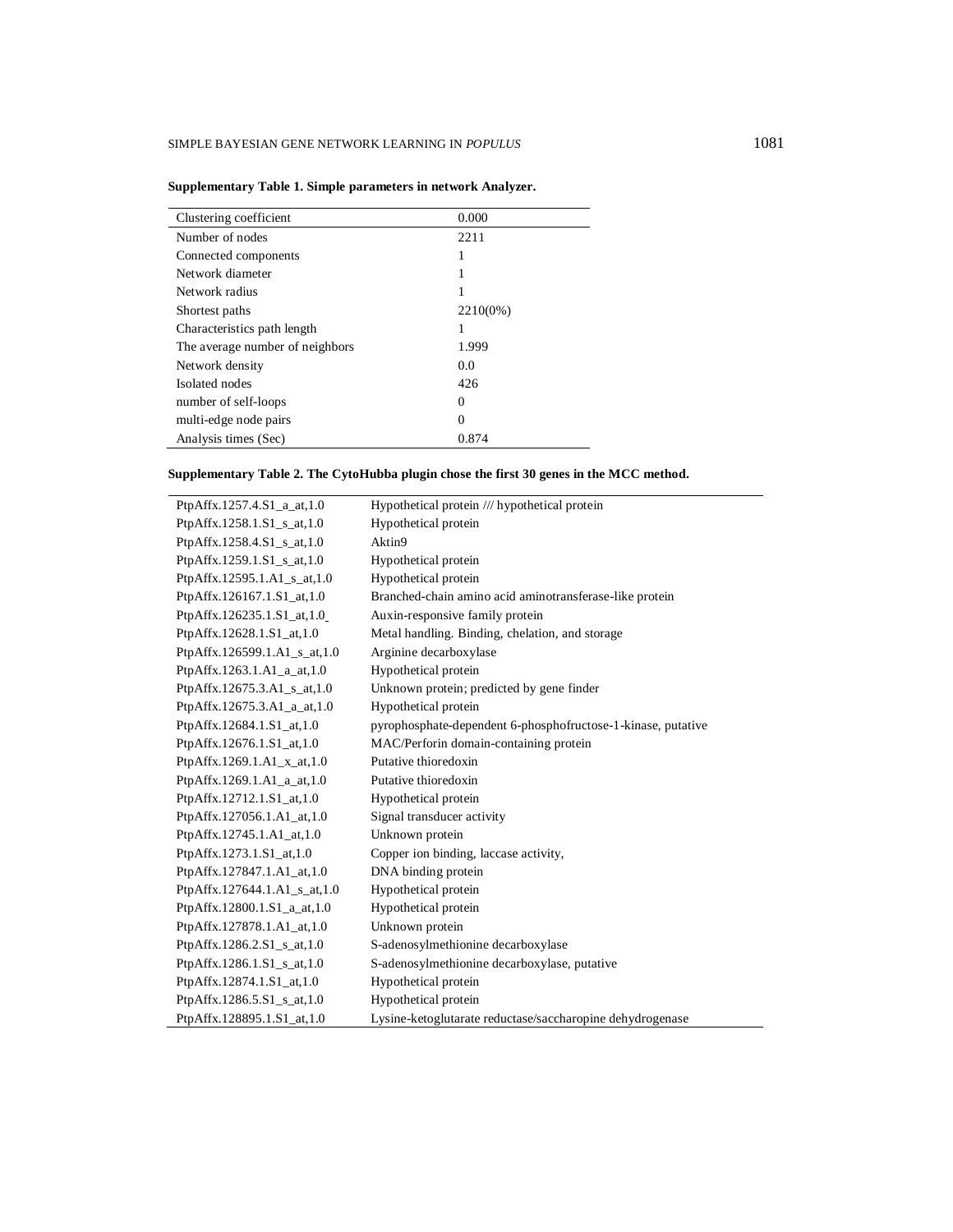

This may prohibit seeing clean-cut gene modules in studies similar to our study.

Fig. 2. The snapshot of gene connectivity in learned BN in two graph forms.

a gene network (Cai *et al.* 2014) who assigned the functional category modules of *Populus* cell wall genes using a combination of a genome-wide *Populus* gene co-expression network (PGCN) and module detection and gene ontology (GO) enrichment analysis. However, this study revealed a probabilistic one instead of a Pearson-based gene correlation matrix. The data did not find any topological properties of the network indicating scale-free and modular behavior. As it turned out, the researchers intensely relied on BN topological properties, e.g., MB, to address possible modules in the present data. Figures 1 and 2 showed no sign of modules.

In the domain of gene expression high throughput data, probabilistic dependencies arise because genes are related in different ways (e.g., through common phenotype, logical connections, pathway connections, through (non-causal) physical laws, constrained of thermodynamic laws or structural boundary conditions). This may prohibit seeing clean-cut gene modules in studies like the present study. Figure 1 demonstrates that no sign of modules is trackable to pick one out of the gene regulatory network. The method used in this study could likely help to identify and characterize cell wall-related genes in *Populus*. Zhang and Yin (2016) applied graph-based theory and identified 14 probe-sets/genes related to B plasmodesmata GO cellular component term and many other genes for other tissues. However, the graph-based networks of the different tissues have shown different topological properties. They illustrate that genes in the root network were the most highly co-expressed. Whereas the leaf genes were the weakest co-expressed, and those in wood were in the intermediate. These topological network differences provide some unseen epigenetic mechanisms in different tissues. The genetic mechanism underlying the different topological properties among these tissues remains unknown and is worthy of further investigation in future studies. In general, finding gene modules in *Populus* data has an almost long history (Gronlund *et al.* 2009, Liu *et al.* 2016, Han *et al.* 2020). In most of them, the co-expression analyses have been the cornerstone in finding modules of co-expressed genes; gene modules display distinct expression profiles. However, addressing hub genes in this kind of study is a difficult task. For example, Fig. 2 shows how genes are cohesively related, and therefore, it is pretty challenging to pick up and address some genes which actively responded to drought.

In the MCC algorithm, it is possible to highlight motivated biological molecules in the network. Some yellow circle nodes in figure 3 display the top ten most connected hub genes. Figure 3 reveals a close relationship between other genes and these top 10 genes, making it challenging to report some general gene module structures in achieved data. However, in this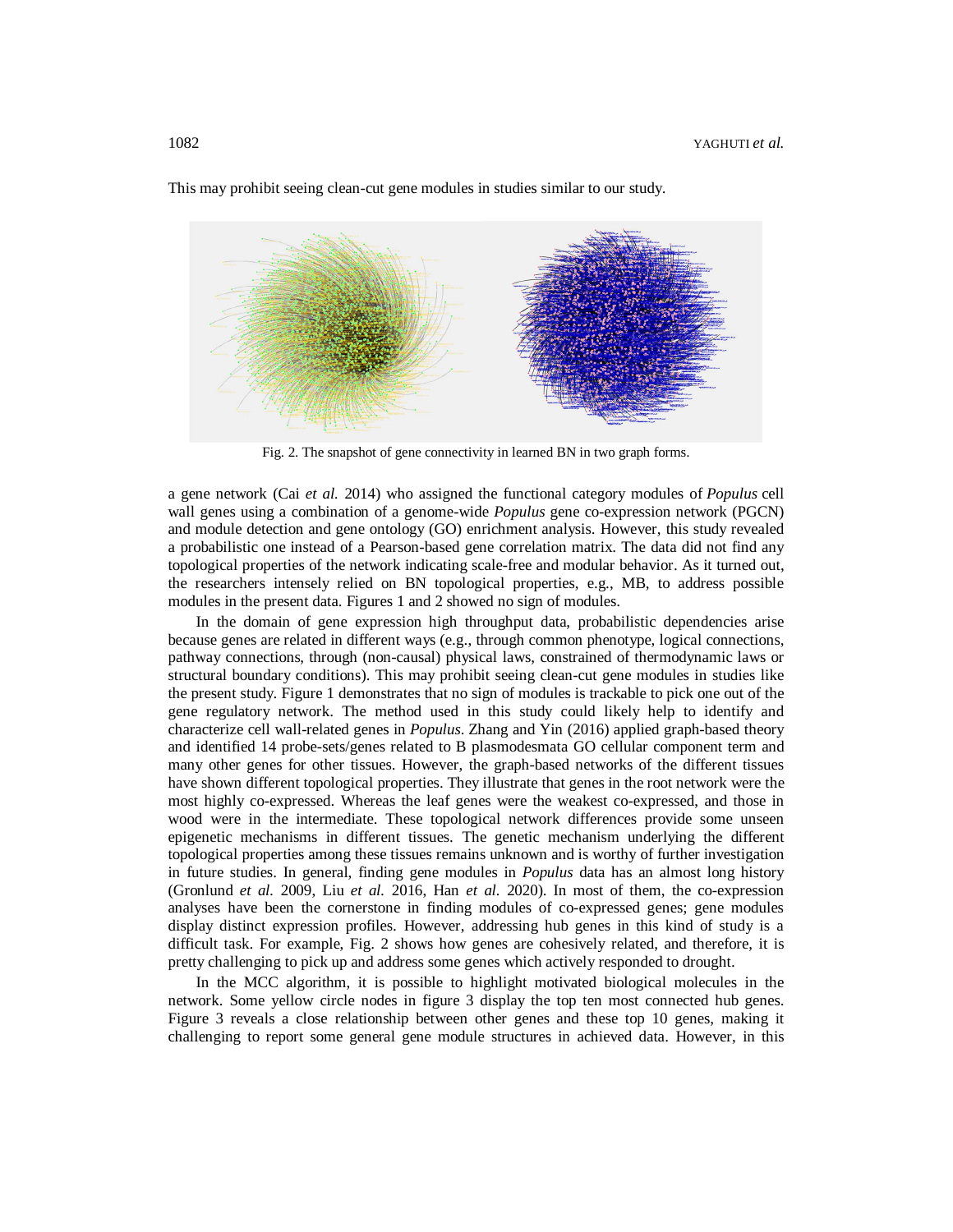study, the applied BN model should be regarded as a conjecture, which should be tested using more and better posed high dimensional data.



Fig. 3. Highlighting top 10 genes with their neighbors using MCC algorithm.

Poplar has emerged as an ideal model system for studying woody plants. For better understanding the biological processes underlying various poplar traits, e.g., wood development, a comprehensive functional gene interaction network is highly needed. To more effectively screening down, Some highly connected genes have been used in this study. Poplar Gene offers comprehensive functional interactions and extensive poplar gene functional annotations. Seminal research on the poplar genome shows that a relatively small genome, quick growth trend, and simple genome clonal manipulation are the interesting biological features that have made poplar a long-lived forest tree model system (Liu et al. 2016). Drought stress is the leading cause of plant loss worldwide, and drought is an essential environmental factor affecting almost all plant species (Dash *et al.* 2018). As a model, *Populus* provides an opportunity to study the stress response in a perennial tree growing as a commercial biomass product to produce carbon-neutral energy.

In the present study, as can be seen in Supplementary Table 2, many genes turned out to be highly connected ones: hub genes. Moreover, their annotations reveal that they do not have comprehensive biological support (as indicated by hypothetic terms). Therefore, it was not easy to see their possible protein interaction in the STRING database. Protein-protein interaction networks play an essential role in understanding the system level of cellular processes. These networks can filter and evaluate functional genomic data and create an intuitive platform for annotating proteins' structural, functional, and evolutionary properties. The aktin three genes were fed to the STRING database, and the grid of protein interaction was extracted. STRING is a protein-protein interactions database (the known and predicted one) and a retrieval search tool. The results of drawing interactive networks in the STRING database are shown in Fig. 4. The result of the protein network was architecturally different from those obtained from the Bayesian gene network. In other words, some inconsistency and discrepancy in the results of the network learned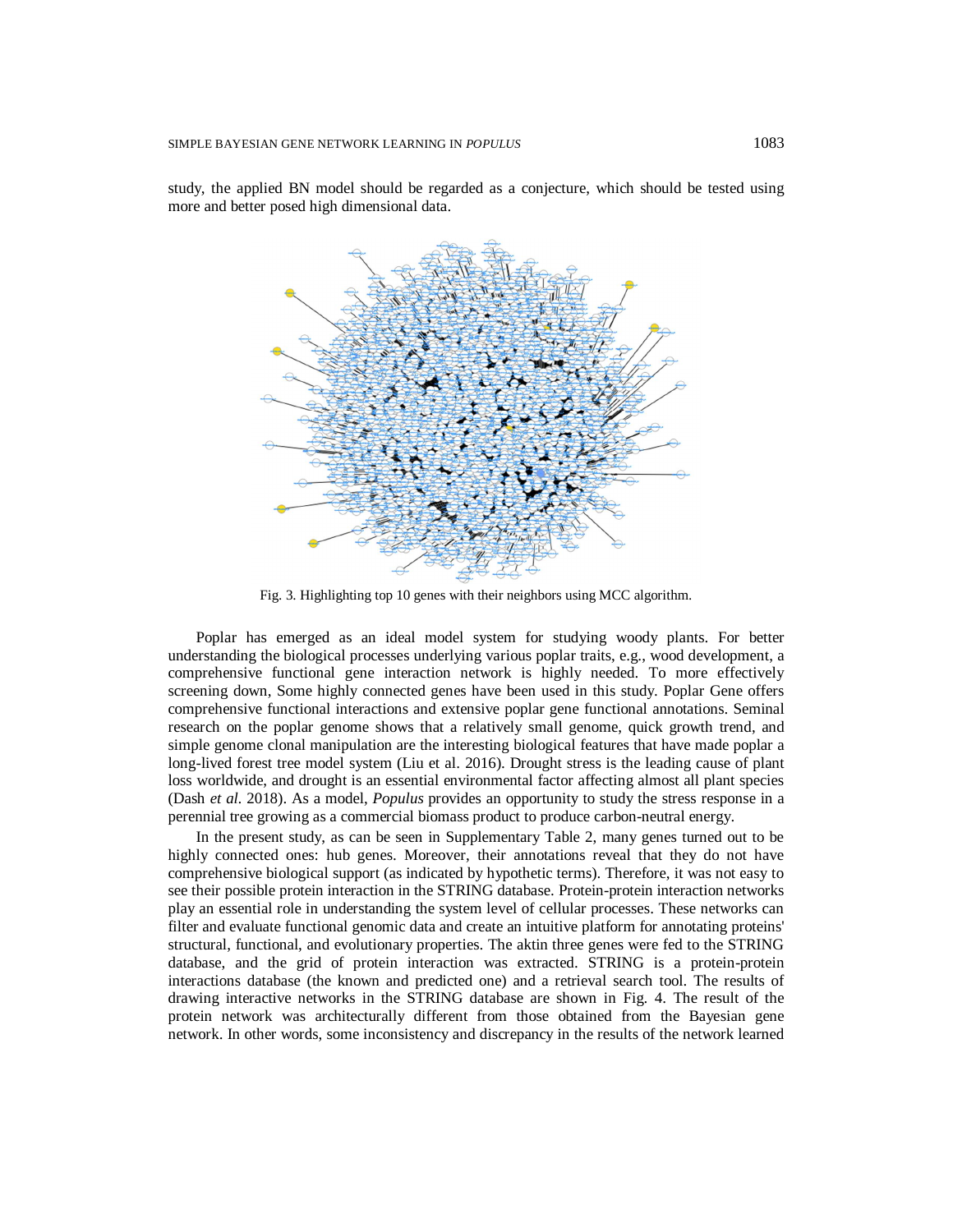by STRING were observed compared to the learned BN network, which shows that posttranscriptional modification may play crucial roles in regulating gene expression in the *Populus* genome.



Fig. 4. Network of protein-protein interactions by STRING database information.

This study logically relied on *Populus* mRNA data; therefore, talking about the PPI network does not make much sense. However, it is believed that the whole body or tissue-specific proteinprotein interactome (PPI) map could highlight drought tolerance in the *Populus*. Large-scale studies of PPIs accompanying the species-specific database support the interplay of cascading translational protein levels for drought-related stress adaptive mechanisms in *Populus*. Interestingly, many genes that became hub genes in this study were biologically involved in photosynthesis-related processes and light reactions. These are the key findings of this study. Most likely abiotic processes like drought act on the biological system level of *Populus*. \



Fig. 5. Boxplot of GSE764322 using in this study.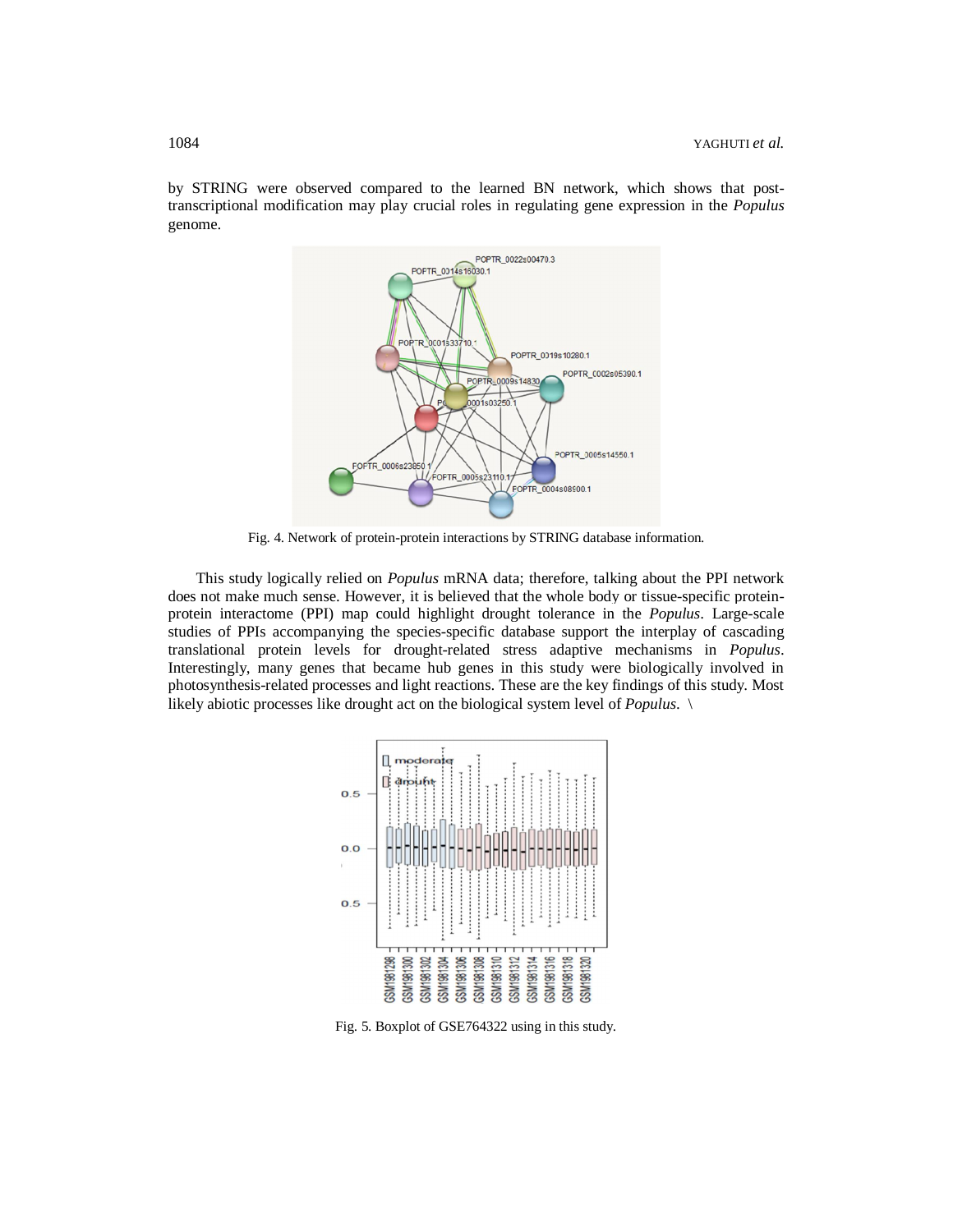Boxplot is a visualization tool of microarray data. Each box stretches from the lower hinge defined as the 25th percentile to the upper hinge - the 75th percentile- and the median is delineated as a line across the box. This figure has appeared were taken in microarray experiment data at the top of other figures. However, some so-called downside-up approaches were taken in a way that is shown at the bottom of the table to make it visually much more transparent than the treatments used in applied GSE76322, which did not impart much more diversity on the gene expression (Fig. 5). However, this sort of view should not mislead researchers, as in this study, many probes turned out to be differently expressed. It is believed that BN can decipher information on *Populus* microarray data, which should be figured out in subsequent studies.

For the first time, a BN was learned out on *Populus* DNA microarray data. This study identified a gene network in the *Populus* to highlight candidate genes used as regulator genes. The top 30 hub genes, in which some of them had low if any, valid biological information were identified. It was noted that the MB in BN of gene regulation could be assumed to narrow down the whole gene network complexity. Statistically speaking, the existence of an MB means external genes are conditionally independent of internal genes and vice versa. This is biologically appealing. Despite extensive physiological and morphological descriptions of the *Populus* response to drought, little work has been done to explain the differences in gene levels and examine the similarity of the stress response between this perennial and the annual crop. Because poplar genome sequences and poplar microarrays are now available, a bridge can be made between quantitative trait locus mapping approaches, the candidate gene approach, and transcription.

#### **Acknowledgments**

This study was supported by the National Science Foundation of China (No. 31570650) and the Priority Academic Program Development of Jiangsu Higher Education Institutions.

### **References**

- Aliferis, Constantin F, Tsamardinos, Ioannis, Statnikov, Alexander (Eds.) 2003. HITON: a novel Markov Blanket algorithm for optimal variable selection. AMIA annual symposium proceedings. p. 21
- Beckmann ND, Lin W-J, Wang M, Cohain AT, Wang P, Ma W, et al. 2018. Multiscale causal network models of Alzheimer's disease identify VGF as a key regulator of disease. *bioRxiv*: p. 458430.
- Cai B, Li CH and Huang J 2014. Systematic identification of cell-wall related genes in Populus based on analysis of functional modules in co-expression network. PLoS One **9**(4): e95176. DOI: 10.1371/ journal.pone.0095176.
- Cao X, Jia J, Zhang C, Li H, Liu T, Jiang X et al. 2014. Anatomical, physiological and transcriptional responses of two contrasting poplar genotypes to drought and re-watering. *Physiologia plantarum*  **151**(4): 480-494. DOI: 10.1111/ppl.12138.
- Cohen D, Bogeat-Triboulot MB,Tisserant E, Balzergue S, Martin-Magniette ML, Lelandais G et al. 2010. Comparative transcriptomics of drought responses in Populus: a meta-analysis of genome-wide expression profiling in mature leaves and root apices across two genotypes. BMC genomics **11**(1): p. 630. DOI: 10.1186/1471-2164-11-630.
- Dash M,Yordanov YS, Georgieva T, Wei H and Busov V 2018. Gene network analysis of poplar root transcriptome in response to drought stress identifies a PtaJAZ3PtaRAP2.6-centered hierarchical network. PLoS One **13**(12): e0208560. DOI: 10.1371/journal.pone.0208560.
- Davis S and Meltzer PS 2007. GEOquery: a bridge between the Gene Expression Omnibus (GEO) and Bioconductor. Bioinformatics **23**(14): 1846-1847.